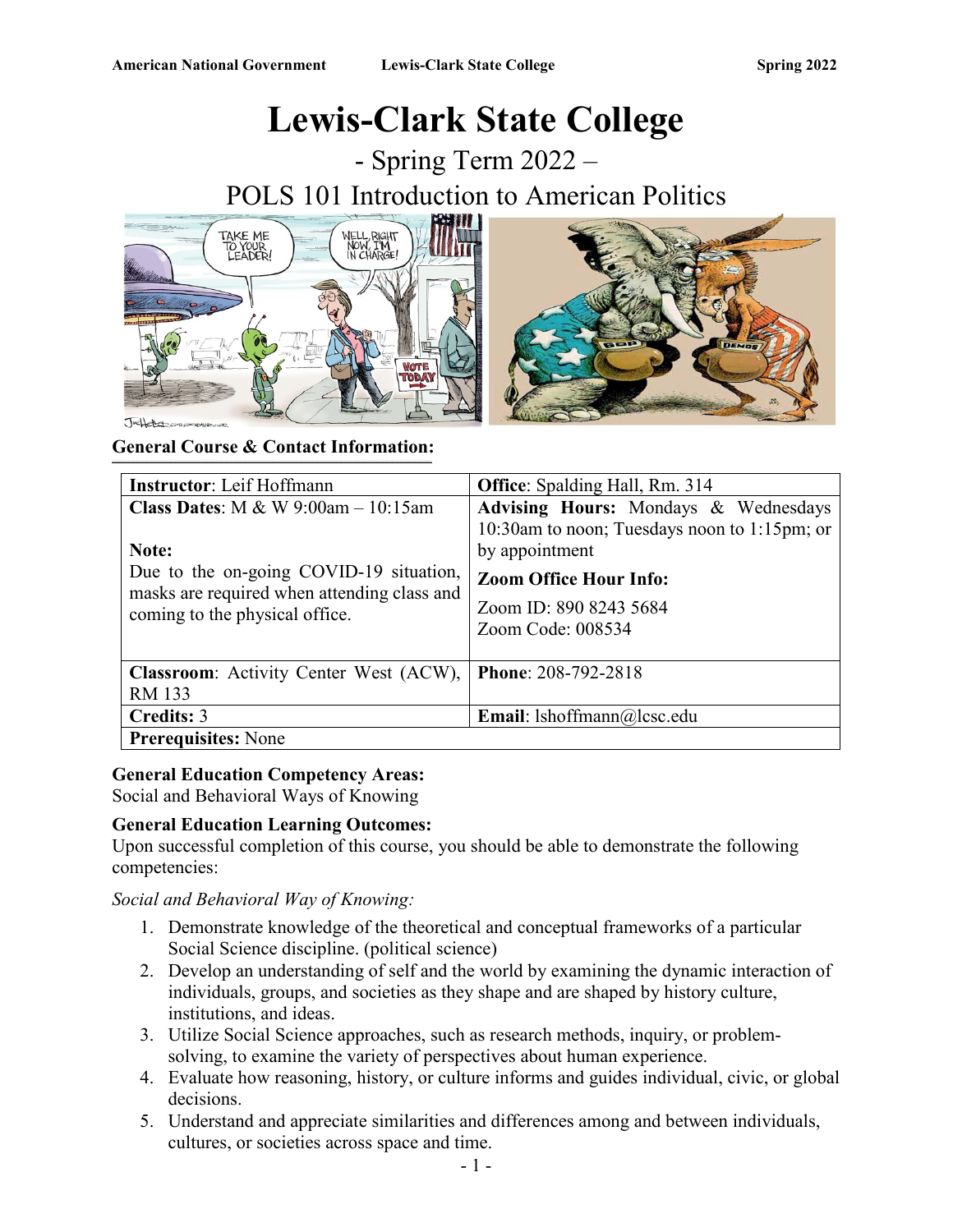"The nine most terrifying words in the English language are, "I'm from the government and I'm here to help."

Ronald Reagan, August 12, 1986

Despite our cynicism of politicians and our widespread mistrust of government, Americans expect a lot out of their government. We expect it to keep us save from enemies domestic and abroad, to mitigate the effects of natural and man-made disasters, to keep the economy running smoothly, to make certain that people are treated fairly, and to ensure that we have access to a functioning infrastructure, including good roads, quality education, and electrical grids, among many other things. We also expect government officials to listen to us and care about our complaints. Yet we tend to quarrel about *what* problems government should help solve, and *how* government should help solve them.

The purpose of this course is to introduce you to the fundamentals of American government and politics, particularly the major institutions and processes. It hopes to stimulate your interest in American political processes while simultaneously honing your skills and abilities in analyzing and evaluating issues and public policies, which affect us all. Further, the course aims to provide a thoughtful description of the way the American political system deals with our expectations, the reasons that it works the way it does, and the challenge of governing America in the twenty-first century.

We will begin by exploring the constitutional foundations of the American political system and then move on to examine the key institutions of the American state and how they influence political outcomes. Finally, we will take a closer look at American political processes, especially by studying major political entrepreneurs, such as political parties, interest groups and the news media, before discussing what the prospects for institutional reform are and whether they are even desirable.

Overall, this course is designed to help students develop the competencies stipulated by the Idaho State Board of Education for the Social and Behavioral Ways of Knowing of the General Education Core. In addition to the learning outcomes listed above, students will

- Describe how shared and conflicting values impact the creation of political institutions.
- Explain why contests over constitutional rules are so intense.
- Describe the evolution of federal-state relations and explain how groups use the federal system strategically.
- Describe the evolution of the powers of national institutions (Congress, the president, the bureaucracy, and the federal courts) and explain the consequences of this evolution for values.
- Understand the underlying logic of politics and apply it to different scenarios in the oikos (private sphere) and polis (public sphere).
- Interact with political entrepreneurs.

By the end of the course students should also be able to engage questions such as:

- Why can we not solve our disputes through simple bargaining all the time? What factors undermine bargaining in different settings?
- $\triangleleft$  What sorts of institutions are commonly used to manage conflicts in societies? What are some examples of where these institutions have failed?
- Why is the Electoral College so complicated?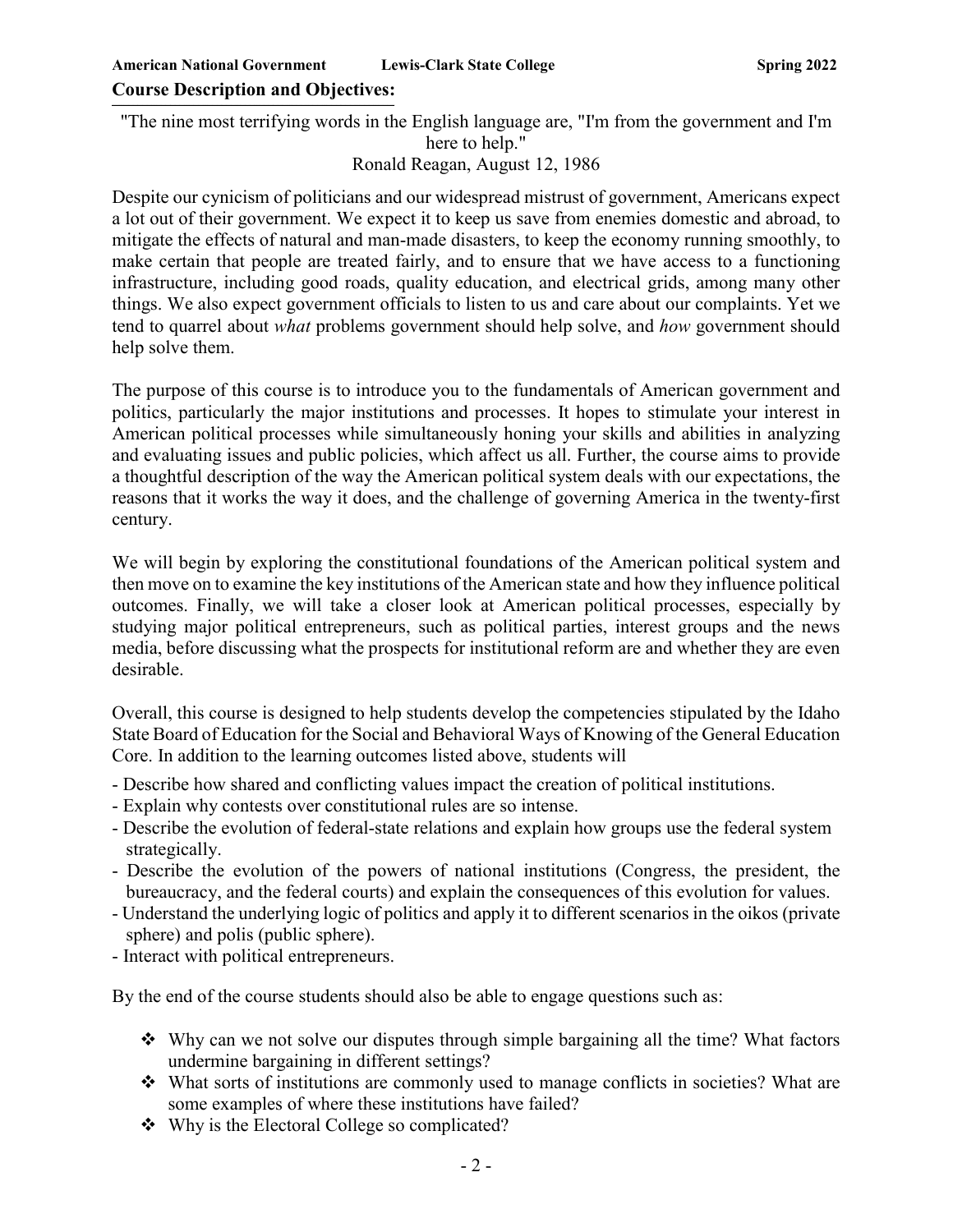- Which issues were consciously left unresolved by the Framers? Why?
- Why did Madison argue that it was necessary to separate governmental authority among several branches?
- What are the differences between unitary governments, confederations, and federal governments?
- What sort of groups find it more efficient to lobby for policy changes at the national level and what groups might prefer to do it at the state level?
- $\cdot$  Why would a majority in society ever seek to extent and protect minority rights in the face of huge costs, such as a civil war?
- What are the differences between civil rights and civil liberties?
- $\triangleq$  Why do members of Congress show such a strong inclination to be individually responsive but collectively irresponsible?

#### **Required Texts: \_\_\_\_\_\_\_\_\_\_\_\_\_\_\_\_\_\_\_\_\_\_\_\_\_\_\_\_\_\_\_\_\_\_\_\_\_\_\_\_\_\_\_\_\_\_\_\_\_\_\_\_\_\_\_\_**

Two books are required for the course. Additional readings will be made available. **All** the readings are **REQUIRED** and I retain the right to examine you on issues raised in any of the readings. A few additional readings for future study or personal interest are listed at the end of the syllabus.

### *Required Books:*

- \* Kernell, Samuel, Jacobson, Gary C., Kousser, Thad, Vavreck, Lynn, Johnson, Timothy, R. 2022. *The logic of American politics*. 10th ed. Los Angeles: Sage.
- Kernell, Samuel, Smith, Steven. S., ed. 2019. *Principles and Practice of American Politics: Classic and Contemporary Readings*. 7th ed: CQ Press.

One copy of the previous 9<sup>th</sup> edition *of The logic American politics* and the current 7<sup>th</sup> edition of the *Principles and Practice of American Politic*s will also be on hand for a 3-day loan period at the library's course reserve. Please note while the content of the 9<sup>th</sup> edition of the *Logic* book is very similar to the  $10<sup>th</sup>$  edition, the page numbers for each chapter are different and you will need to adjust accordingly.

All other readings will be made available on Canvas.

To stay abreast of recent events in the United States and to apply your knowledge gained in class, the daily reading of major national American news sources, such as *The New York Times*, *USA Today*, *The Washington Post*, *The Wall Street Journal*, and regional news sources, such as *The Lewiston Tribune* and *The Idaho Statesman*, is HIGHLY recommended and encouraged.

A non-exhaustive list of some major news sources with internet links can be found at the end of the syllabus. In any case, make **ABSOLUTELY** sure to follow the news in one way or another (newspapers, TV or internet). Ignorance is not always bliss.

#### **Expectations & Requirements: \_\_\_\_\_\_\_\_\_\_\_\_\_\_\_\_\_\_\_\_\_\_\_\_\_\_\_\_\_\_\_\_\_\_\_\_\_\_\_\_\_\_\_\_\_\_\_\_\_\_\_\_\_\_\_\_\_\_\_\_\_\_\_\_\_\_\_\_\_\_\_\_\_\_\_\_\_\_\_\_\_\_\_\_\_\_\_\_\_\_\_\_\_\_\_\_\_\_\_\_\_\_\_\_\_**

This is a 100-level course, which involves a mixture of lectures, discussions, brief videos, and a *substantial* amount of reading.

Consequently, throughout the term I expect you to come to class having read and thought about the assigned readings *in advance*, to demonstrate an understanding of the material, actively participate in the class discussions and make thoughtful contributions that benefit the class.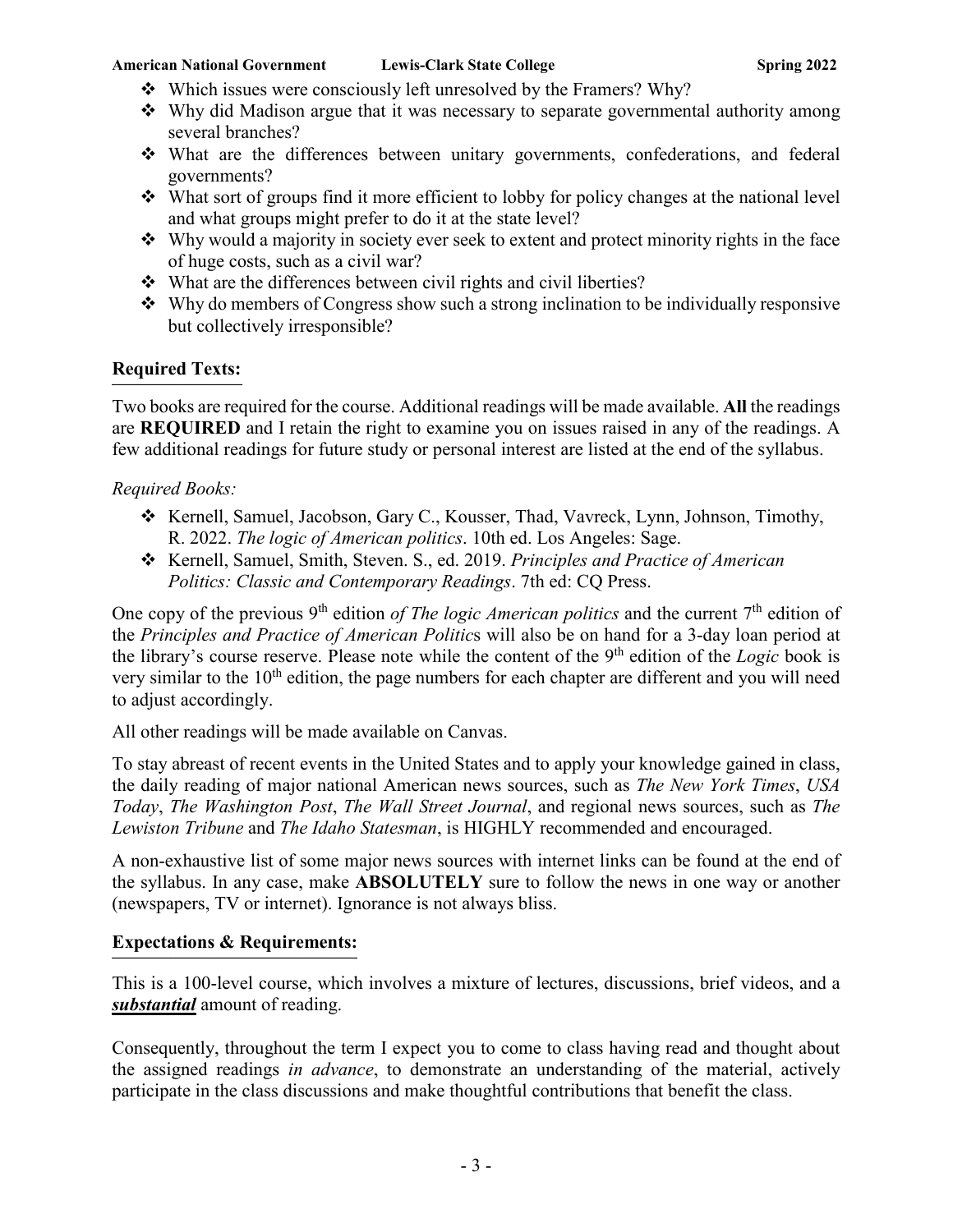Political science, like physics or chemistry, attempts to arrive at a rigorous understanding of the world it studies. In that sense, you can expect this course to be as difficult as any other science course you have taken. However, unlike chemistry or physics, in political science we are the subjects we are studying. We have the unique opportunity to know just how the phenomena we are examining under our microscope feel about being examined. In some ways, this simplifies our tasks as political scientists, and in some ways, it renders it more difficult.

Further, it is important to recognize that while many issues we are exploring are contentious and there are often no right or wrong answers per se, there are, however, good and bad arguments. In other words, when making arguments in writing or in online discussions ALWAYS make certain that your arguments are logically sound and supported by the available evidence.

Students are expected to attend **ALL** class sessions in order to receive full credit for taking this course. I retain the right to take class attendance on a regular basis. If a class date is problematic for you or unforeseen circumstances hinder you to attend class, please come see me. I will be more than happy to talk to students during office hours and will be available to talk after class. Please do not email me with technical questions that can be answered with a more careful reading of the syllabus and the assignment sheets.

Furthermore, given the on-going COVID-19 situation as well as lessons learned from the pandemic, I have made some adjustments to this course, most notably that all exams will be available on Canvas over a multiple-day period. If you prefer to take your exam in person, please let me know and we can make arrangements accordingly.

# **To maximize protection from the continuing COVID-19 pandemic and prevent spreading the virus and its variants, you are required – regardless of vaccination status – to wear a face covering during our class sessions and when coming to my physical office.**

Finally, due to the difficulty of holding detailed and prolonged discussions wearing masks, I also made the decision to have you participate in regular graded discussion posts on Canvas. This will enable you to deepen your understanding of concepts and to build an epistemic community among yourselves. In fact, all assignments will need to be submitted electronically on Canvas.

Students are expected to pay attention to **ALL** class material in order to receive full credit for taking this course and

- To be able to navigate the Internet
- To be able to watch a video on-line
- To be able to type and use a mouse
- To know how to save, edit, and open documents
- To be able to use your LCSC email account
- To know how to attach a file when submitting an assignment
- To be able to attend a meeting of a governmental institution, such as city council, school board, county commission, legislator forum, student government, or to watch a transmission/recording of such a public event.
- To learn how to navigate the Canvas course site. Canvas will have all of the important material for the course including the syllabus, lecture notes, additional readings, assignment instructions and examples, course grades, etc.

# *Unit Discussion Posts:*

The discussion posts provide you with the opportunity to engage ideas and deepen your understanding of the material as well as to get to know each other better. You are required to post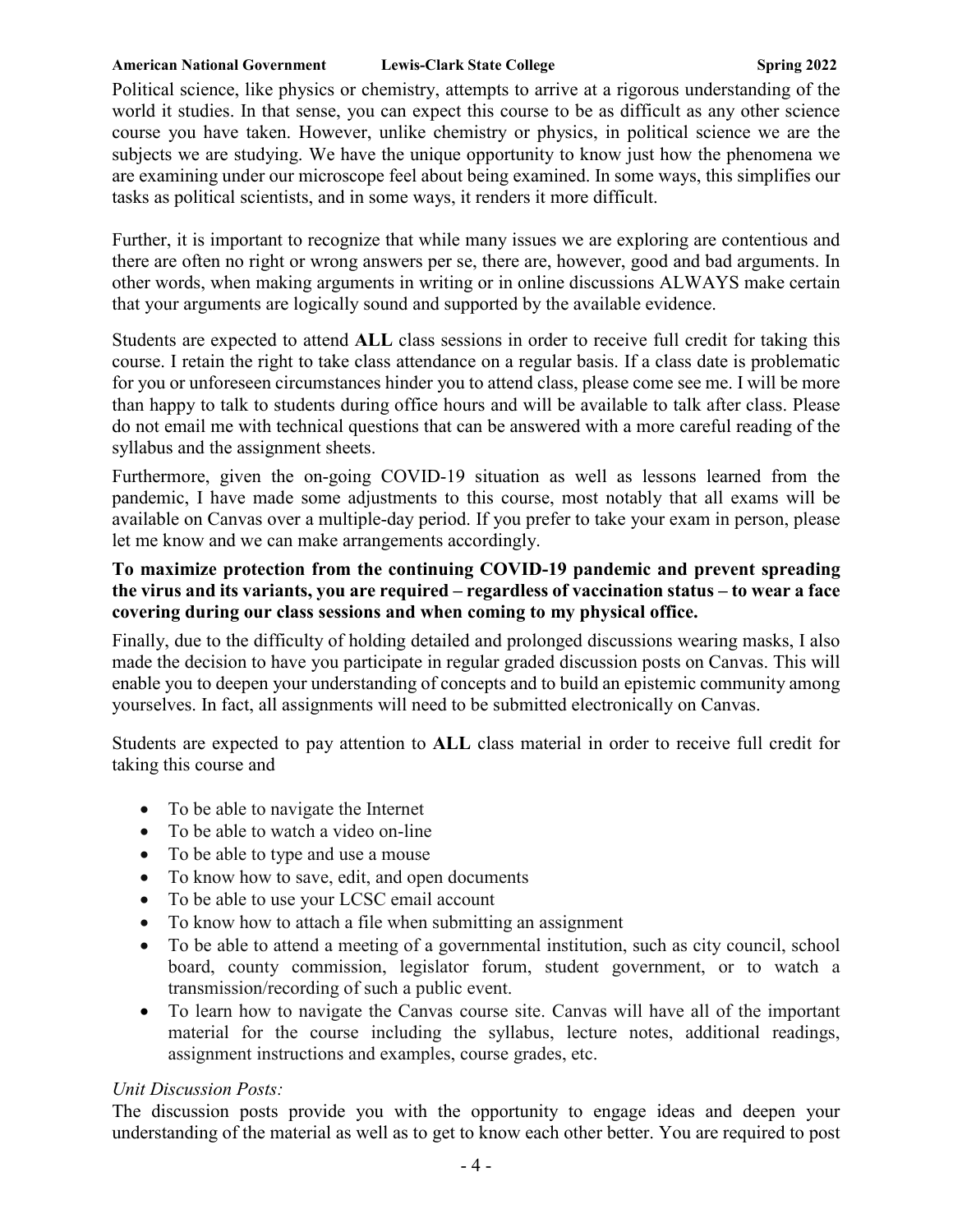on 10 out of the 12 regular course units by commenting and posing questions on a unit's readings and other material. While each unit discussion forum will provide at least a question or two to get you started, you are free to **additionally** focus on other key aspects of the readings and videos and raise different issues related to the material. As the course progresses, you should also attempt to make linkages across the material of the different units.

Your initial posting on *each* unit needs to be at least 250 words long and not exceed 350 words. Moreover, you are required to **at least** take the time **to read and briefly respond to the threads created by two other students**. All unit postings need to be done before the start of a new unit.

You need to follow all directions carefully and adhere to high standards for grammar, spelling, etc. Furthermore, when referring to other people's ideas out of book and other source material, you need to properly cite them. **Please note that only your first ten submitted unit posts will be graded.**

# *Government Meeting:*

You are required to attend (virtually or in-person) one governmental meeting throughout the semester to observe the democratic process and submit a two to three-page report on this meeting. You are free to observe a meeting of any type of governmental institution, be it a cemetery board meeting, a legislative forum, a city hall or county commission session, a debate in the US House of Representatives, etc. Due to COVID-19 or other reasons, it is very likely that you will not be able to attend a meeting in person (always make sure to follow the health and safety protocols). However, many institutions transmit and record their meetings for distribution online. If you have any difficulties joining a meeting virtually/watch a recording, please let me know and I will provide with you some links.

Your summary report needs to answer at the very least the following questions:

- 1) What meeting did you observe? When and where did it take place?
- 2) Who was present?
- 3) What topics where discussed and why? Was anything considered controversial?
- 4) Most importantly, you are required to make connections to key course concepts. Thus, identify at the very least two key concepts from the course and describe how they played a role in your observed meeting.
- 5) What did you learn from your meeting observation as well as making connections to the course material? Did anything come to you as a surprise?

# *News presentation:*

Each student will be required to collect and condense the latest local, state, and national **POLITICAL** news and share the information by posting it twice on Canvas throughout the term. Each posting should not exceed three pages – one page each respectively for local, state and national news - and include an additional reference page. For *each* of the three categories you need to report on *at least* three or four different news items for *each* posting. In other words, each one of your two postings needs to contain at the minimum a summarized description of nine to twelve **POLITICAL** events (three to four for each category).

Further, you are required to triangulate your national-level news reports by providing at the bare minimum three different news sources per event. As regards local and state-level news, you need to make at least a very serious effort to get a second and third perspective from additional sources. *NO LATE NEWS REVIEWS WILL BE ACCEPTED!*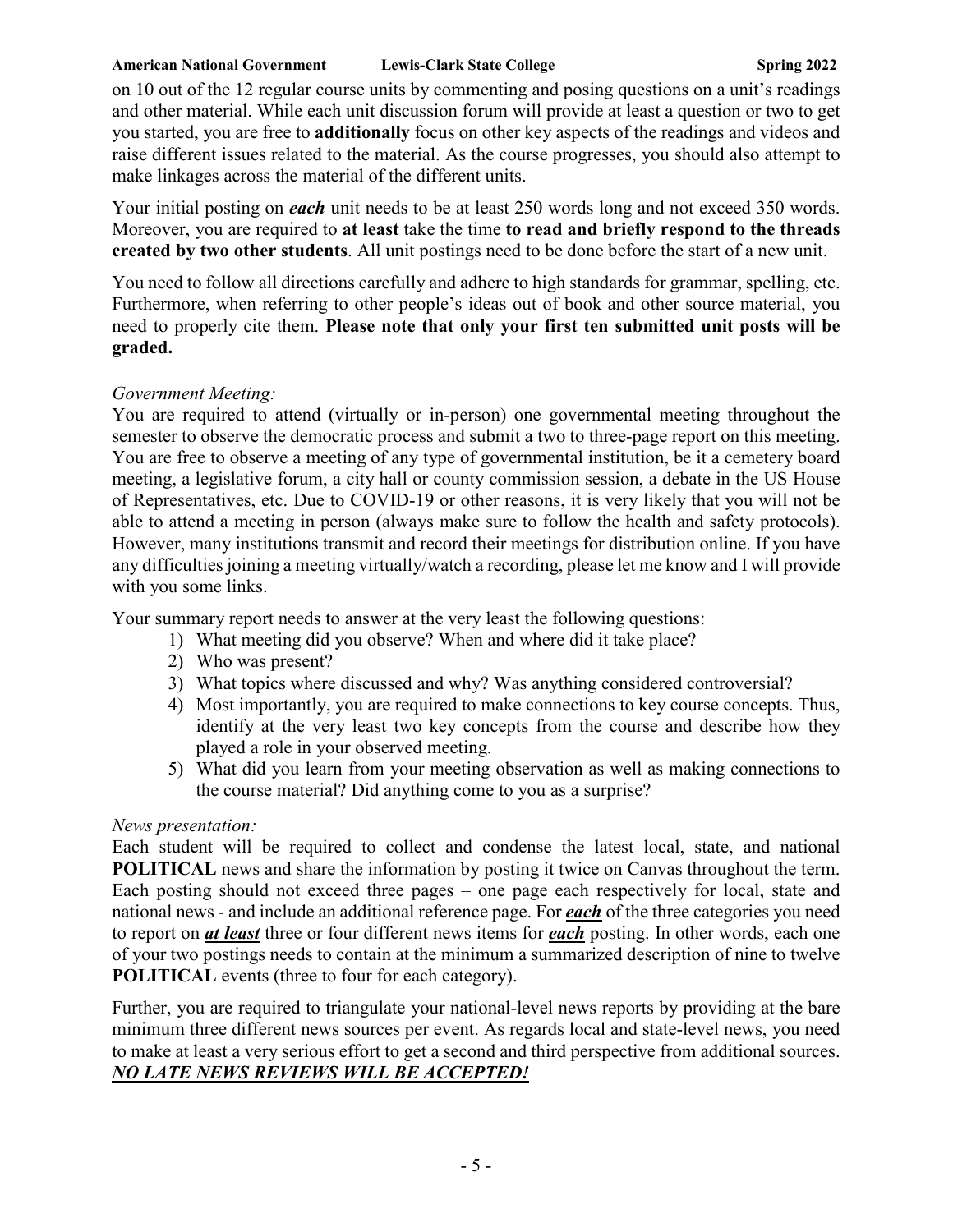### *Presentation Paper:*

This assignment requires that you pick a chapter out of *Principles and Practice of American Politics: Classic and Contemporary Readings* and present the chapter's set of readings to the rest of the class as a two to three-page hand-out summary. The hand-out presentation needs to include the main points and arguments of the respective authors and to suggest some discussion questions at the end of your hand-out. Remember to keep in mind important points, such as who the authors are, what their indented audiences might be, who they might be arguing against, etc. This exercise is also geared towards familiarizing you with academic language given that most of the texts reprinted in this course reader have been taken from academic journal or books. Consequently, you will most likely need to read and reread the texts several times to understand the nuances. Do not forget to include "Works Cited" information.

### *Commenting on presentation papers:*

You are required to comment on *at least* two presentation papers posted by your colleagues on Canvas within the week following their on-line submission (the latest). This not only gives you an opportunity to build an epistemic community among yourselves, but will also help you to learn a lot about the shortcomings and strengths of your own review and broaden your knowledge of key concepts in American politics. *Please make sure when making suggestions for improvements for future assignments that your comments are constructive and realistic. You will notice that commenting on other students' work, especially the paper's strengths and weaknesses as well as unclear phrasing and grammatical errors, will help you as much as them. Each of your two comments need to be AT LEAST 200 words long.*

# *Developing and administrating one's own Citizenship Test:*

During the course of the term you are required to develop your own citizenship test (creating questions *YOU* think citizens should know) and administer it to **AT LEAST** three people. These people can**NOT** be your fellow students in this class and only one person can be a family member. In addition to developing and administrating your own citizenship test, you will also need to submit a short two to four-page paper answering a couple of self-reflection questions.

Detailed instructions and assignment examples will be available in the Course Resources Assignments module on Canvas.

# *Naming of Files:*

Be very clear and specific when saving and posting a file, especially when communicating with others via email, such as sending drafts for comments. Many students tend to name their files only "Newsreview.doc", "AmericanNews.doc", or "CitizenshipTest.docx". Of course, this is very confusing for the recipient of your document (be it a fellow student, an instructor or future employer). Try to develop a consistent and clear system over time. This will help you to remember what the file is about months and years down the road and make communication with others easier. **Make certain that your file name includes your last name, year, title of your document and course number/name and the type of assignment**:

Smith(2022)-POLS101-AmericanNationalGovernment-NewsSummary1-Finished[1]

# *Three Exams:*

These exams are meant to test your knowledge of the material presented during this course. They are comprehensive and cumulative, i.e. the exams will draw on the entirety of the lectures, readings and other materials presented in the class. Details on the format of the exams will be announced in class. Please keep in mind that any information from the readings is fair game for exams and quizzes, whether or not it is explicitly covered in class. Also note that the lectures will sometimes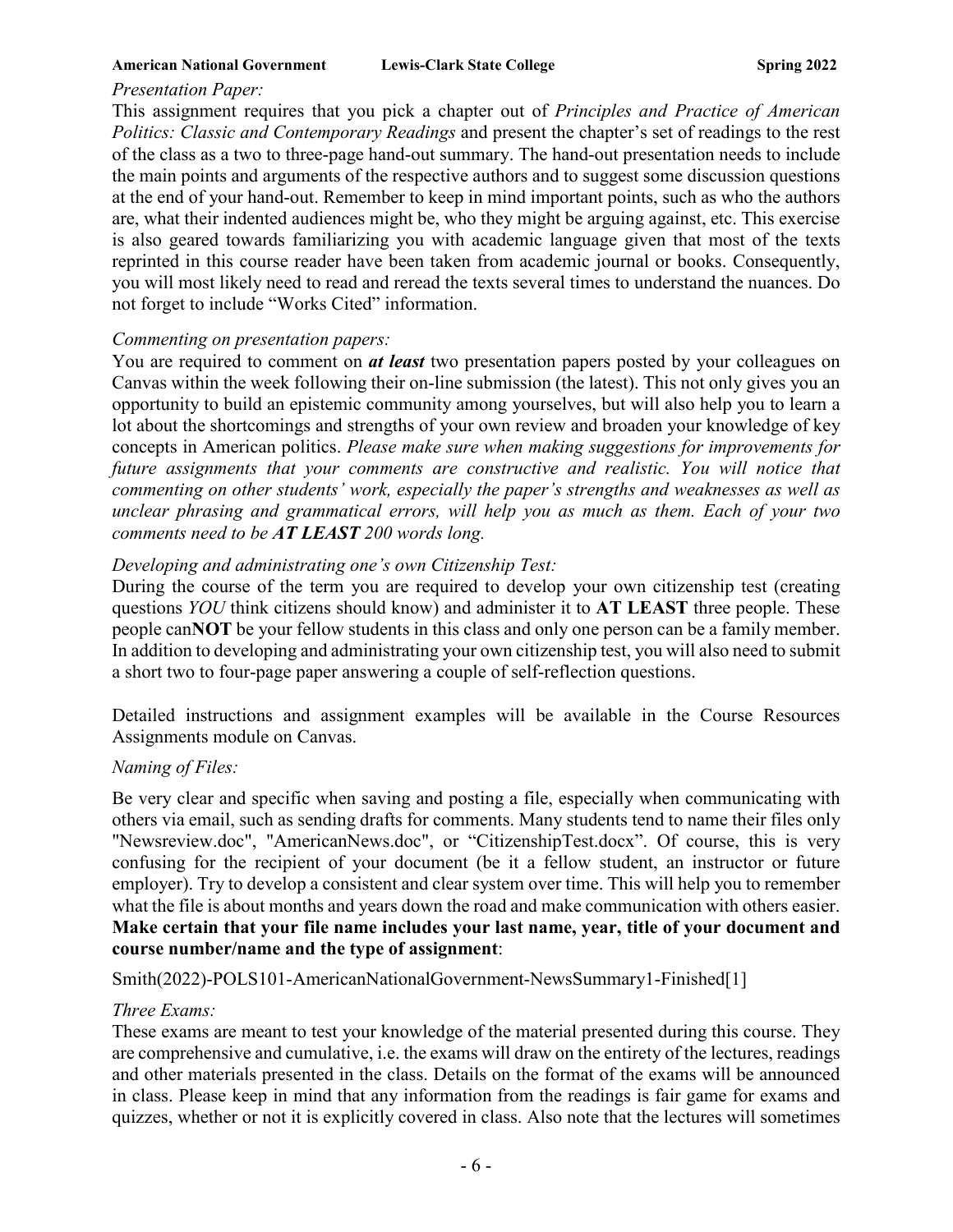introduce material not covered in the textbook, so good note taking is key to your success in the class.

Exams will be available on Canvas over a multiple-day period. Once you start an exam, you will need to finish up within the allotted time. Make sure to set aside your time accordingly.

A study guide will not be provided for the first exam. The reason for this will be discussed later in the course.

### *General advice:*

The use of Wikipedia or a related site is *unacceptable* beyond employing it as a starting point similar to an encyclopedia. It is a bad idea to cite Wikipedia in any of your courses. Additionally, don't cite lecture notes as sources. *Make sure to proofread!* Spell checks can and do fail. *If there are significant spelling and grammatical mistakes throughout an assignment, you will be graded down*. A good paper is a well-written paper which avoids grammatical errors and spelling mistakes.

**Give 24 hours advance notice or formal doctor's letter for excused absence or assignment extension.** No other extensions or absences will be excused. Late assignments lose a half letter grade each day. First half-grade is deducted on day of deadline for assignments turned in after class. **NO LATE UNIT DISCUSSION POSTS OR NEWS REVIEWS WILL BE ACCEPTED**. Consequently, do not wait until the last minute.

However, due to the COVID-19 situation, I will try to be as flexible as possible. The key part here is for you to communicate with your instructor when any special needs or circumstances arise.

**Check your email every day.** This is not optional at a modern university. I will often send you information on scheduling, corrections to lectures, and other messages that you need to see. It is your responsibility to check your LCMail account. Further, by college policy, I will only respond to email that you send to me from your LCMail account. Once I have sent you a message, I assume that you have that information.

Do not hesitate to contact me for assistance with assignments or for other questions. I am there to help you to succeed and make the best out of your learning experience. In short, come see and talk to me during office hours, should you be on campus, or send me an email. I will respond to email messages as soon as possible, usually within 24 hours, with the exception of weekends and holidays.

Be active in class, ask questions, and share your concerns. Chances are if you are confused about an issue, there are other students in the class that share your confusion. Last but not least, **find a study partner**. This will pay off in the end. You can study together, share notes, and help each other with the assignments, e.g. help each other proofread or constructively critique the structure and information provided in your assignments.

To stay informed about LCSC Social Sciences activities beyond the regular classroom consider to "like" us on Facebook at [https://www.facebook.com/LCSCSocScienceDiv.](https://www.facebook.com/LCSCSocScienceDiv)

# *Disability accommodations***:**

Students with learning disabilities will be accommodated in accordance with university guidelines. Please contact me during the first two weeks of class and consult the LCSC Accessibility Services immediately (Library, Room 161; phone: 208-792-2677).

Moreover, if you are having difficulty writing or just want to improve your paper, you might want to take advantage of the services offered by the LCSC Writing Center, Library, Room 172 [\(http://www.lcsc.edu/writing-center\)](http://www.lcsc.edu/writing-center).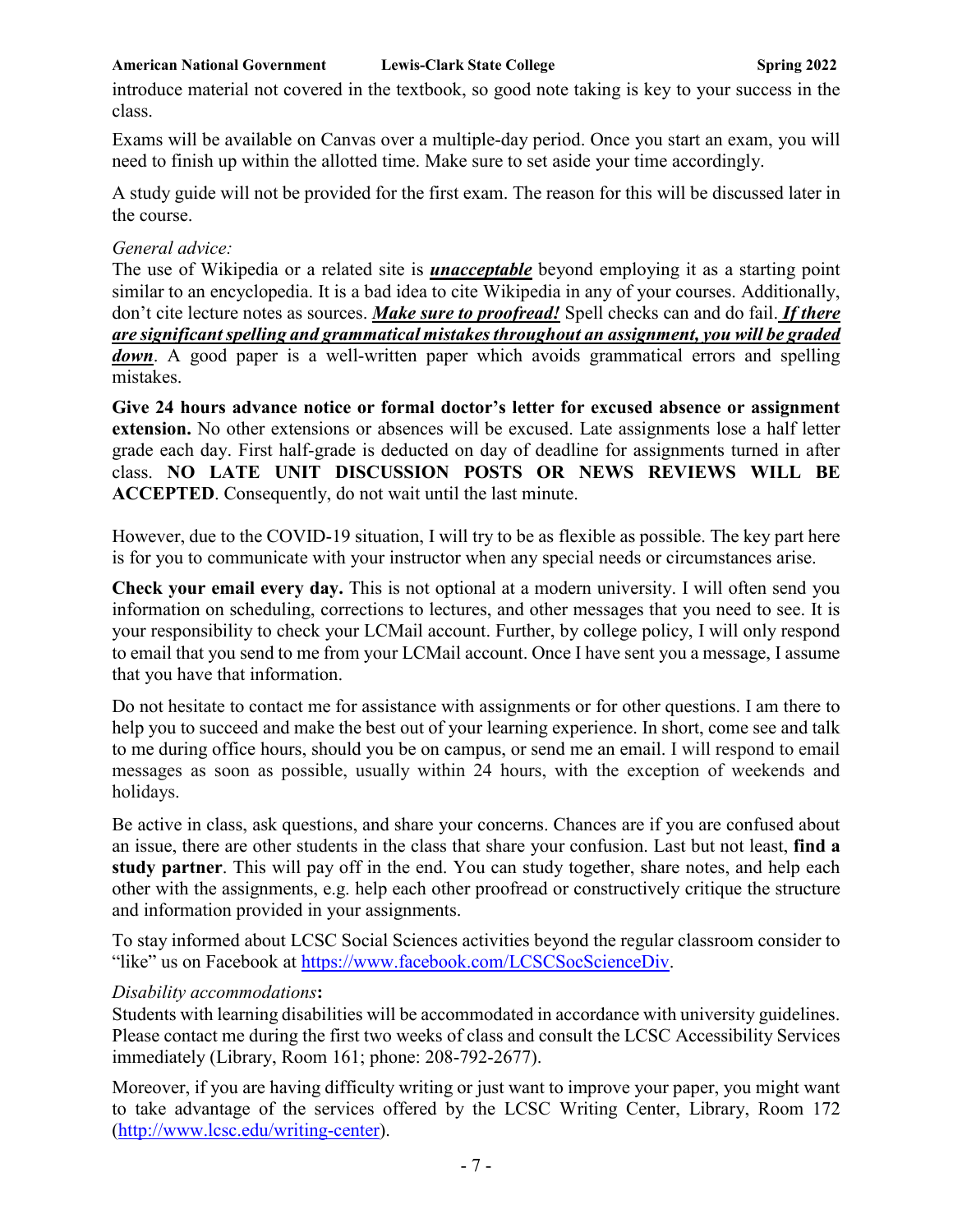#### **Course** *N***etiquette: \_\_\_\_\_\_\_\_\_\_\_\_\_\_\_\_\_\_\_\_\_\_\_\_\_\_\_\_\_\_\_\_\_\_\_\_\_\_\_\_\_\_\_\_\_\_\_\_\_\_\_\_\_\_\_\_\_\_\_\_\_\_\_\_\_\_**

Students are expected to conduct themselves professionally as adults. The central premise regarding classroom etiquette is to respect others by practicing simple manners.

Thus, please treat the other students in the course with the utmost respect. If you are participating in a debate, please criticize your opponent's arguments rather than the opponent's identity.



### **Grading Procedures:**

Every effort will be made to grade assignments within one week of the due date (Note that this might be different from the date that you personally submitted your assignment.).

Please **be aware that minimum requirements are as the term indicates MINIMUM requirements** to not fail an assignment. In short, do NOT expect to receive an outstanding grade for simply having done the minimum. There is no curve in this course. All assignment and exam grades throughout the term and the overall course grade will be calculated on a 100 point scale and calibrated as follows:

|                                        | <b>Letter Grade</b> |                                                                                     | $\mathbf A$ | $100 - 92.50$        | $A-$                    | $89.50 - 92.49$    |  |
|----------------------------------------|---------------------|-------------------------------------------------------------------------------------|-------------|----------------------|-------------------------|--------------------|--|
| $B+$                                   | $87.50 - 89.49$     |                                                                                     | B           | $82.50 - 87.49$      | $B-$                    | $79.50 - 82.49$    |  |
| $C+$                                   | $77.50 - 79.49$     |                                                                                     | $\mathbf C$ | $72.50 - 77.49$      | $69.50 - 72.49$<br>$C-$ |                    |  |
| $D+$                                   | $67.50 - 69.49$     |                                                                                     | D           | $59.50 - 67.49$      | F                       | <b>Below 59.49</b> |  |
| <b>Activity</b>                        |                     | <b>When Due</b>                                                                     |             | % of Course<br>Grade | <b>GELOS</b>            |                    |  |
| Participation                          | on                  | Post on ten out of the twelve units                                                 |             | 20% (2% for each     | 1; 2; 3; 4;             |                    |  |
| <b>Discussion Board</b>                |                     | during the specific week(s) a unit is<br>covered                                    |             | posting)             | 5                       |                    |  |
| Government Meeting                     |                     | By May 8 at 11:59pm the latest                                                      |             | $5\%$                | 1;2;4;5                 |                    |  |
| News Review                            |                     | <b>First Posting:</b><br>By February 27 at 11:59pm the<br>latest<br>Second Posting: |             |                      | 10% (5% each)           | 2; 4; 5            |  |
|                                        |                     | By April 17 at 11:59 pm the latest                                                  |             |                      |                         |                    |  |
| <b>Presentation Paper</b>              |                     | By March 20 at 11:59pm the latest                                                   |             | 15%                  | 1; 2; 3; 4;<br>5        |                    |  |
| Comments<br><b>Presentation Papers</b> | on                  | $5\%$<br>By March 27, at 11:59pm the latest                                         |             |                      | 1;2;4;5                 |                    |  |
| Citizenship Test                       |                     | By May 1 at 11:59pm the latest                                                      |             | 10%                  | 2; 3; 4; 5              |                    |  |
| Exam 1                                 |                     | Available from March 2 - March 6                                                    |             | 10%                  | 1; 2; 4; 5              |                    |  |
| Exam 2                                 |                     | Available from April $6 -$ April 10                                                 |             | 10%                  | 1; 2; 4; 5              |                    |  |
| Final                                  |                     | Available from May $9 -$ May 11                                                     |             |                      | 15%                     | 1; 2; 4; 5         |  |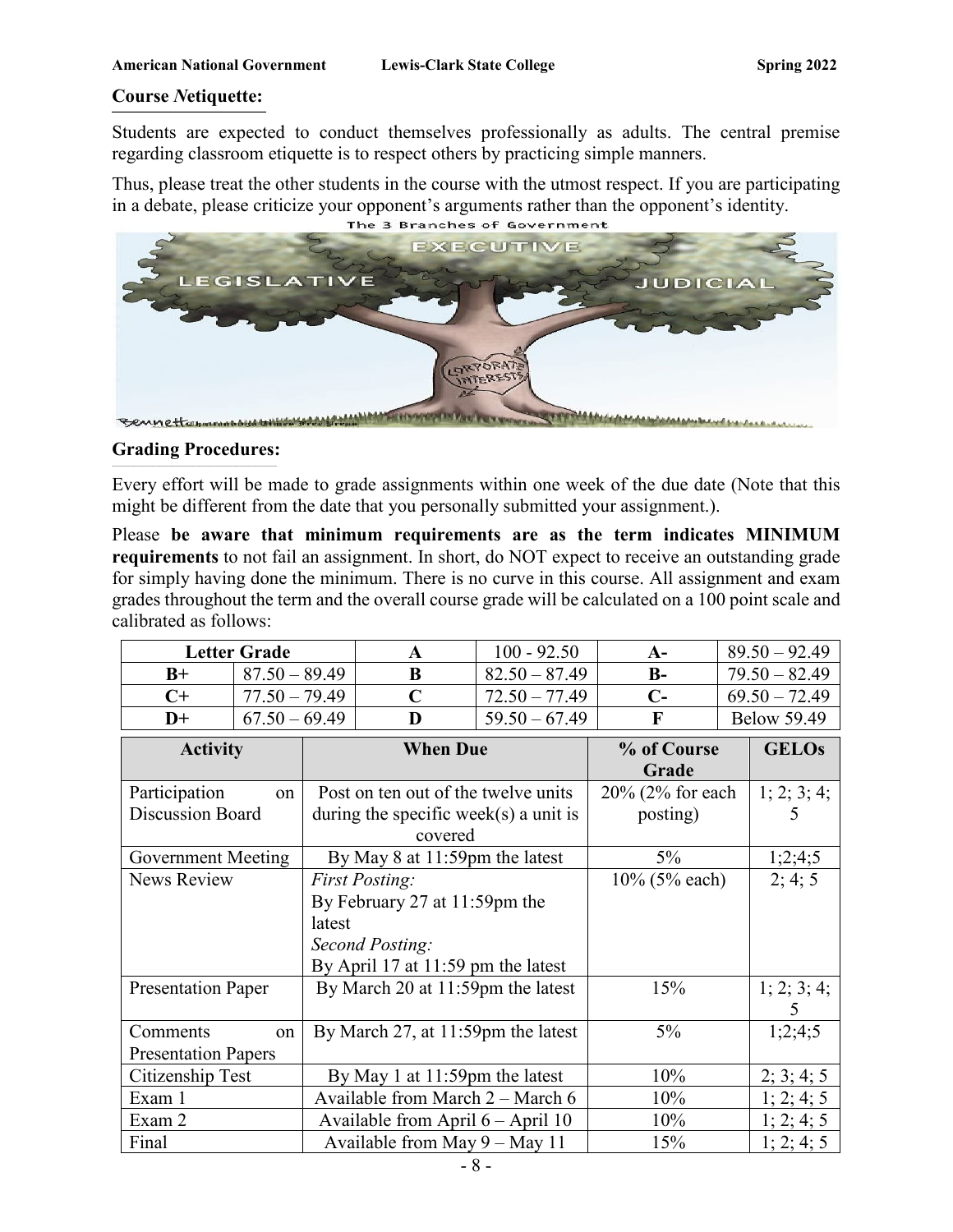To avoid any confusion, please note once more that the overall course grade is weighted. Thus, as shown above, each assignment contributes differently to your course grade. You can also calculate your own grade by using the following formula: Course Grade = .20 (x) + .05 (x) + 10 (x) + .15  $(x) + .05 (x) + .10(x) + .10 (x) + .10 (x) + .10 (x) + 15 (x).$ 

*Regrading of assignments*: You may request the regrading of materials that have been graded by the instructor. Any request has to be made in writing by providing a brief explanation of why you wish to have the assignment regraded.

*Incompletes*: Incompletes will only be granted in exceptional emergency situations (such as death in the immediate family or serious illness – family visits, weddings, etc., do not count), when the relevant assignment(s) cannot be completed in time. In all other cases the grade will be based upon the work completed by the end of the semester, which may result in a failing grade. The grade "I" for an incomplete may be assigned only after instructor and student have completed and signed a Contract for Grade of Incomplete which makes arrangements for the unfinished work to be completed.

*College Grading Scale:*  The college grading scale can be found, among other places, on the LCSC Registrar's website: <https://www.lcsc.edu/registrar/grades-honors/>

#### **Academic Integrity, Plagiarism, Fabrication, Cheating, and Misconduct: \_\_\_\_\_\_\_\_\_\_\_\_\_\_\_\_\_\_\_\_\_\_\_\_\_\_\_\_\_\_\_\_\_\_\_\_\_\_\_\_\_\_\_\_\_\_\_\_\_\_\_\_\_\_\_\_\_\_\_\_\_\_\_\_\_\_\_\_\_\_\_\_\_\_\_\_\_\_\_\_\_\_\_\_\_\_\_\_\_\_\_\_\_\_\_\_\_\_\_\_\_\_\_\_\_\_\_\_\_\_\_\_\_\_\_\_\_\_\_\_\_\_\_\_\_\_\_\_\_\_\_\_\_\_\_\_\_\_\_\_\_\_\_\_\_\_\_\_\_\_\_\_\_\_\_\_\_\_\_\_\_\_\_\_\_\_\_\_\_\_\_\_\_\_\_\_\_\_\_\_\_\_\_\_\_\_\_\_\_\_\_\_\_\_\_\_\_\_\_\_\_\_\_\_\_\_\_\_\_\_\_\_\_\_\_\_\_\_\_\_\_\_\_\_\_\_\_\_\_\_\_\_\_\_\_\_\_\_\_\_\_\_\_\_\_\_\_**

Any form of plagiarism or cheating will not be tolerated. When you hand in an assignment, make sure that everything in it is your own work and that you have made the appropriate references where necessary. It is your responsibility to understand what constitutes plagiarism. Neither ignorance nor the lack of an intention to cheat or plagiarize will be considered a legitimate defense. Violations will be punished to the full extent possible, including flunking of the course and a referral to the Dean of Student Services. Raise any questions and concerns you have with the instructor before problems arise. To learn more about LCSC's Policy on Academic Dishonesty, read it at<http://www.lcsc.edu/student-affairs/student-code-of-conduct/> .

| Date                                           | <b>Class</b>                           | <b>Assignment for Class</b>                           |  |
|------------------------------------------------|----------------------------------------|-------------------------------------------------------|--|
| <b>SECTION ONE: CONSTITUTIONAL FOUNDATIONS</b> |                                        |                                                       |  |
| Unit 1 (Weeks $1 \& 2$ )                       |                                        |                                                       |  |
| January 17                                     | MLK JR. / IDAHO<br><b>HUMAN RIGHTS</b> | <b>NO CLASS</b>                                       |  |
|                                                | DAY                                    |                                                       |  |
| January 19                                     | Syllabus review /                      | No reading required                                   |  |
|                                                | Introduction to class                  |                                                       |  |
| January 24                                     | The Logic of                           | Kernell et. al. 2022. The logic of American politics. |  |
|                                                | <b>American Politics</b>               | Chapter 1: pp. $1 - 30$                               |  |
|                                                |                                        | <b>STRONGLY RECOMMENDED:</b>                          |  |
|                                                |                                        | Kernell, Samuel, Smith, Steven. S., ed. 2019.         |  |
|                                                |                                        | Principles and Practice of American Politics:         |  |
|                                                |                                        | Classic and Contemporary Readings. 7th ed:            |  |
|                                                |                                        | CQ Press. Chapter 1: pp. $1 - 17$                     |  |
| January 26                                     | The Logic of                           | Catch up with reading or read ahead                   |  |
|                                                | <b>American Politics</b>               |                                                       |  |
|                                                | (cont.)                                |                                                       |  |

#### **Course Schedule: \_\_\_\_\_\_\_\_\_\_\_\_\_\_\_\_\_\_\_\_\_\_\_\_\_\_\_\_\_\_\_\_\_\_\_\_\_\_\_\_\_\_\_\_\_\_\_\_\_\_\_\_\_\_\_\_\_**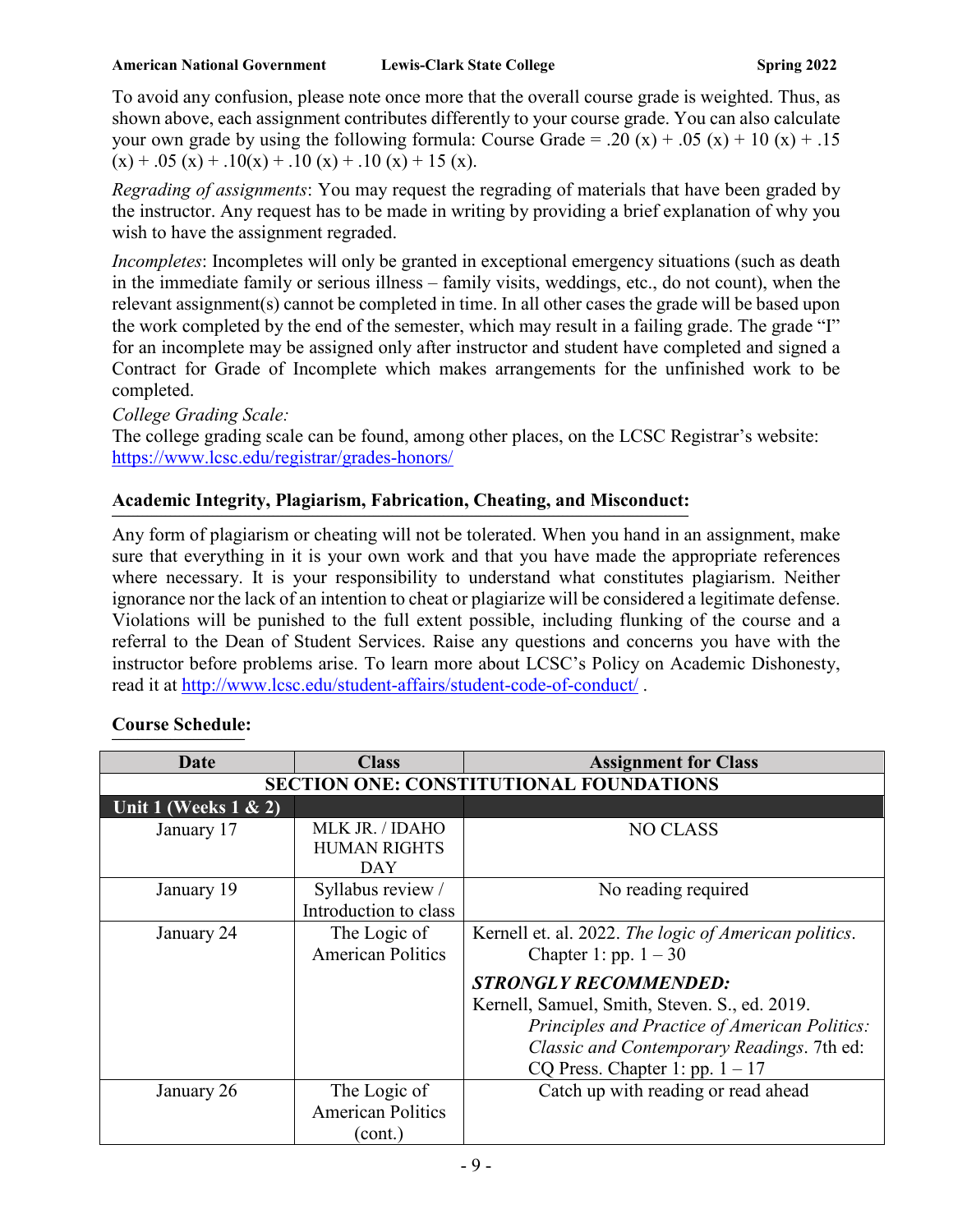| Unit 2 (Week 3)         |                    |                                                                                             |
|-------------------------|--------------------|---------------------------------------------------------------------------------------------|
| January 31              | The Constitution   | Kernell et. al. 2022. The logic of American politics.<br>Chapter 2: pp. $32 - 87$           |
|                         |                    | <b>STRONGLY RECOMMENDED:</b>                                                                |
|                         |                    | Kernell, Samuel, Smith, Steven. S., ed. 2019.                                               |
|                         |                    | Principles and Practice of American Politics:<br>Classic and Contemporary Readings. 7th ed: |
|                         |                    | CQ Press. Chapter 2: pp. $19 - 41$                                                          |
| February 2              | The Constitution   | Catch up with reading or read ahead                                                         |
|                         | (cont.)            |                                                                                             |
| Unit 3 (Week 4)         |                    |                                                                                             |
| February 7              | Federalism         | Kernell et. al. 2022. The logic of American politics.<br>Chapter 3: pp. 88 - 129            |
|                         |                    | <b>STRONGLY RECOMMENDED:</b>                                                                |
|                         |                    | Kernell, Samuel, Smith, Steven. S., ed. 2019.                                               |
|                         |                    | Principles and Practice of American Politics:                                               |
|                         |                    | Classic and Contemporary Readings. 7th ed:                                                  |
|                         |                    | CQ Press. Chapter 3: pp. $43 - 79$                                                          |
| February 9              | Federalism (cont.) | Catch up with reading or read ahead                                                         |
|                         |                    |                                                                                             |
| Unit 4 (Week 5)         |                    |                                                                                             |
| February 14             | Civil Rights       | Kernell et. al. 2022. The logic of American politics.<br>Chapter 4: pp. 130 - 183           |
|                         |                    | <b>STRONGLY RECOMMENDED:</b>                                                                |
|                         |                    | Kernell, Samuel, Smith, Steven. S., ed. 2019.                                               |
|                         |                    | Principles and Practice of American Politics:                                               |
|                         |                    | Classic and Contemporary Readings. 7th ed:                                                  |
|                         |                    | CQ Press. Chapter 4: pp. $81 - 109$                                                         |
| February 16             | Civil Rights       | Catch up with reading or read ahead                                                         |
|                         |                    |                                                                                             |
| Unit 5 (Week 6 & 7)     |                    |                                                                                             |
| February 21             | President's Day    | <b>NO CLASS</b>                                                                             |
| February 23             | Civil Liberties    | Kernell et. al. 2022. The logic of American politics.                                       |
|                         |                    | Chapter 5: pp. 184 - 229                                                                    |
|                         |                    | <b>STRONGLY RECOMMENDED:</b>                                                                |
|                         |                    | Kernell, Samuel, Smith, Steven. S., ed. 2019.                                               |
|                         |                    | Principles and Practice of American Politics:                                               |
|                         |                    | Classic and Contemporary Readings. 7th ed:                                                  |
| February 28             | Civil Liberties    | CQ Press. Chapter 5: pp. 111 - 144<br>Catch up with reading or read ahead                   |
|                         | (cont.)            |                                                                                             |
| <b>Available ONLINE</b> | EXAM1              | No additional reading required                                                              |
| from March $2 -$ March  |                    |                                                                                             |
| 6                       |                    |                                                                                             |
|                         |                    |                                                                                             |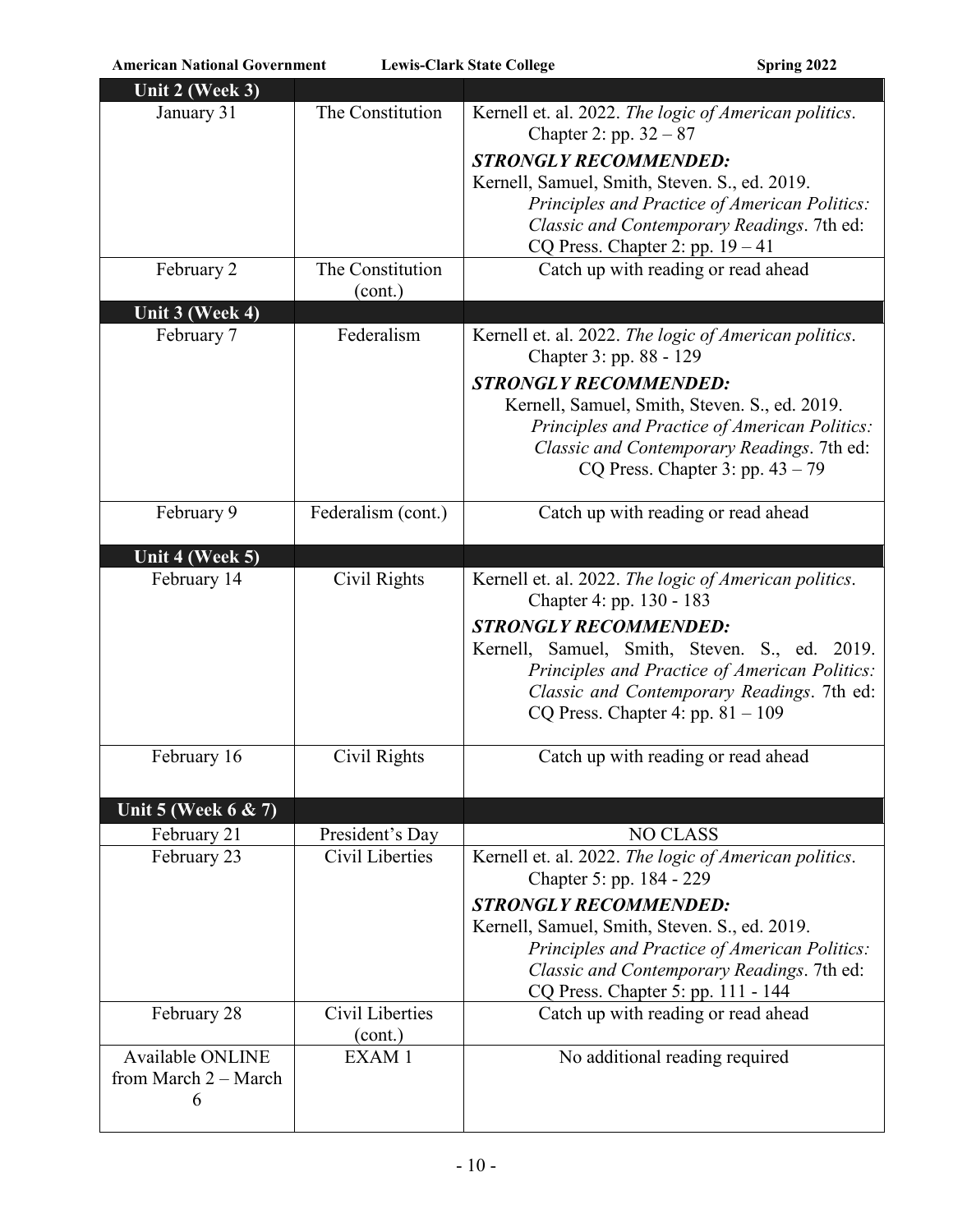| <b>Date</b>                   | <b>Class</b>                                | <b>Assignment for Class</b>                                                         |  |  |
|-------------------------------|---------------------------------------------|-------------------------------------------------------------------------------------|--|--|
|                               | <b>SECTION TWO: GOVERNMENT INSTITUTIONS</b> |                                                                                     |  |  |
| Unit 6 (Week 8)               |                                             |                                                                                     |  |  |
| March 7                       | Congress                                    | Kernell et. al. 2022. The logic of American politics.                               |  |  |
|                               |                                             | Chapter 6: pp. 230 - 295                                                            |  |  |
|                               |                                             | <b>STRONGLY RECOMMENDED:</b>                                                        |  |  |
|                               |                                             | Kernell, Samuel, Smith, Steven. S., ed. 2019.                                       |  |  |
|                               |                                             | Principles and Practice of American Politics:                                       |  |  |
|                               |                                             | Classic and Contemporary Readings. 7th ed:                                          |  |  |
| March 9                       | Congress (cont.)                            | CQ Press. Chapter 6: pp. 145 - 185<br>Catch up with reading or read ahead           |  |  |
| Unit 7 (Week 9)               |                                             |                                                                                     |  |  |
| March 14                      | The Presidency                              | Kernell et. al. 2022. The logic of American politics.                               |  |  |
|                               |                                             | Chapter 7: pp. 296 - 345                                                            |  |  |
|                               |                                             | <b>STRONGLY RECOMMENDED:</b>                                                        |  |  |
|                               |                                             | Kernell, Samuel, Smith, Steven. S., ed. 2019.                                       |  |  |
|                               |                                             | Principles and Practice of American Politics:                                       |  |  |
|                               |                                             | Classic and Contemporary Readings. 7th ed:                                          |  |  |
|                               |                                             | CQ Press. Chapter 7: pp. 187 - 218                                                  |  |  |
| March 16                      | The Presidency                              | Catch up with reading or read ahead                                                 |  |  |
| Unit 8 (Week 10)              | (cont.)                                     |                                                                                     |  |  |
| March 21                      | The Bureaucracy                             | Kernell et. al. 2022. The logic of American politics.                               |  |  |
|                               |                                             | Chapter 8: pp. 346-389                                                              |  |  |
|                               |                                             | <b>STRONGLY RECOMMENDED:</b>                                                        |  |  |
|                               |                                             | Kernell, Samuel, Smith, Steven. S., ed. 2019.                                       |  |  |
|                               |                                             | Principles and Practice of American Politics:                                       |  |  |
|                               |                                             | Classic and Contemporary Readings. 7th ed:                                          |  |  |
| March 23                      | The Bureaucracy                             | CQ Press. Chapter 8: pp. $219 - 245$                                                |  |  |
|                               | (cont.)                                     | Catch up with reading or read ahead                                                 |  |  |
| <b>Spring Break (Week 11)</b> |                                             |                                                                                     |  |  |
|                               |                                             |                                                                                     |  |  |
|                               |                                             | March 28 - April 3 SPRING BREAK - NO CLASS                                          |  |  |
| Unit 9 (Week 12)              |                                             |                                                                                     |  |  |
| April 4                       | The Federal<br>Judiciary                    | Kernell et. al. 2022. The logic of American politics.<br>Chapter 9: pp. $390 - 433$ |  |  |
|                               |                                             | Lithwick (2014) The thing that scares me the most                                   |  |  |
|                               |                                             | Weigant (2014) Supreme Court's Lack of Religious                                    |  |  |
|                               |                                             | Diversity                                                                           |  |  |
|                               |                                             | <b>STRONGLY RECOMMENDED:</b>                                                        |  |  |
|                               |                                             | Kernell, Samuel, Smith, Steven. S., ed. 2019.                                       |  |  |
|                               |                                             | Principles and Practice of American Politics:                                       |  |  |
|                               |                                             | Classic and Contemporary Readings. 7th ed:                                          |  |  |
|                               |                                             | CQ Press. Chapter 9: pp. $247 - 271$                                                |  |  |
| Available from April 6        | EXAM <sub>2</sub>                           | No additional reading required                                                      |  |  |
| $-$ April 10                  |                                             |                                                                                     |  |  |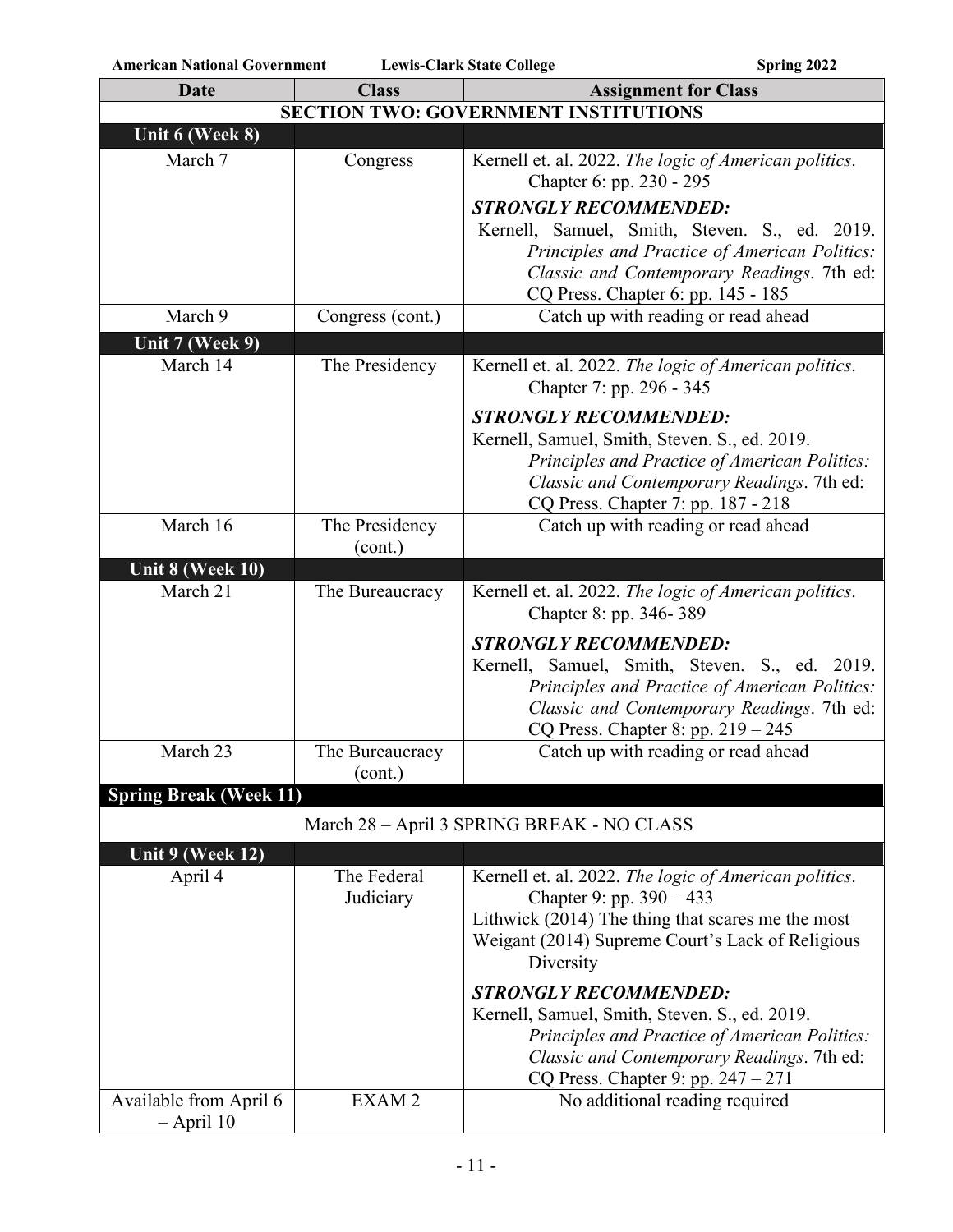| <b>Date</b>                        | <b>Class</b>                        | <b>Assignment for Class</b>                                                              |
|------------------------------------|-------------------------------------|------------------------------------------------------------------------------------------|
|                                    |                                     | <b>SECTION THREE: THE POLITICAL PROCESS</b>                                              |
| Unit 10 (Weeks 13 &<br>14)         |                                     |                                                                                          |
| April 11                           | Public Opinion,                     | Kernell et. al. 2022. The logic of American politics.                                    |
|                                    | Voting and                          | Chapter 10 and 11: pp. $434 - 504$                                                       |
|                                    | Campaigns                           | <b>STRONGLY RECOMMENDED:</b>                                                             |
|                                    |                                     | Kernell, Samuel, Smith, Steven. S., ed. 2019.                                            |
|                                    |                                     | Principles and Practice of American Politics:                                            |
|                                    |                                     | Classic and Contemporary Readings. 7th ed:<br>CQ Press. Chapter 10 and 11: pp. 273 - 351 |
| April 13                           | Public Opinion,                     | Catch up with reading or read ahead                                                      |
|                                    | Voting and                          |                                                                                          |
|                                    | Campaigns (cont.)                   |                                                                                          |
| April 18                           | Public Opinion,<br>Voting and       | Catch up with reading or read ahead                                                      |
|                                    | Campaigns (cont.)                   |                                                                                          |
| April 20                           | Guest speaker:                      | ICMA (2018) Municipal Form of Government                                                 |
|                                    | Idaho Senator &                     | Survey                                                                                   |
|                                    | Lewiston Mayor                      | MRSC (n.d.) Common Issues and Pro/Con                                                    |
|                                    | Dan Johnson                         | Arguments in Elections to Change Form of                                                 |
|                                    |                                     | Government                                                                               |
| <b>Unit 11 (Week 15)</b>           |                                     |                                                                                          |
| April 25                           | <b>Political Parties</b>            | Kernell et. al. 2022. The logic of American politics.<br>Chapter 12: pp. 506 - 546       |
|                                    |                                     | <b>STRONGLY RECOMMENDED:</b>                                                             |
|                                    |                                     | Kernell, Samuel, Smith, Steven. S., ed. 2019.                                            |
|                                    |                                     | Principles and Practice of American Politics: Classic                                    |
|                                    |                                     | and Contemporary Readings. 7th ed: CQ Press.                                             |
|                                    |                                     | Chapter 12: pp. 353 - 381                                                                |
| April 27                           | <b>Political Parties</b><br>(cont.) | Catch up with reading or read ahead                                                      |
| <b>Unit 12 (Week 16)</b>           |                                     |                                                                                          |
| May 2                              | Reflections and                     | Catch up with reading or read ahead                                                      |
|                                    | Debate: What should                 |                                                                                          |
|                                    | a U.S. citizen know?                |                                                                                          |
| May 4                              | Course Review:                      | Kernell et. al. 2022. The logic of American politics.                                    |
|                                    | Prospects for                       | Chapter 15: pp. $622 - 652$                                                              |
| Unit 13 (Week 17)                  | <b>Institutional Reform</b>         |                                                                                          |
|                                    |                                     |                                                                                          |
| Available from May 9<br>$-$ May 11 | <b>FINAL EXAM</b>                   | No reading required                                                                      |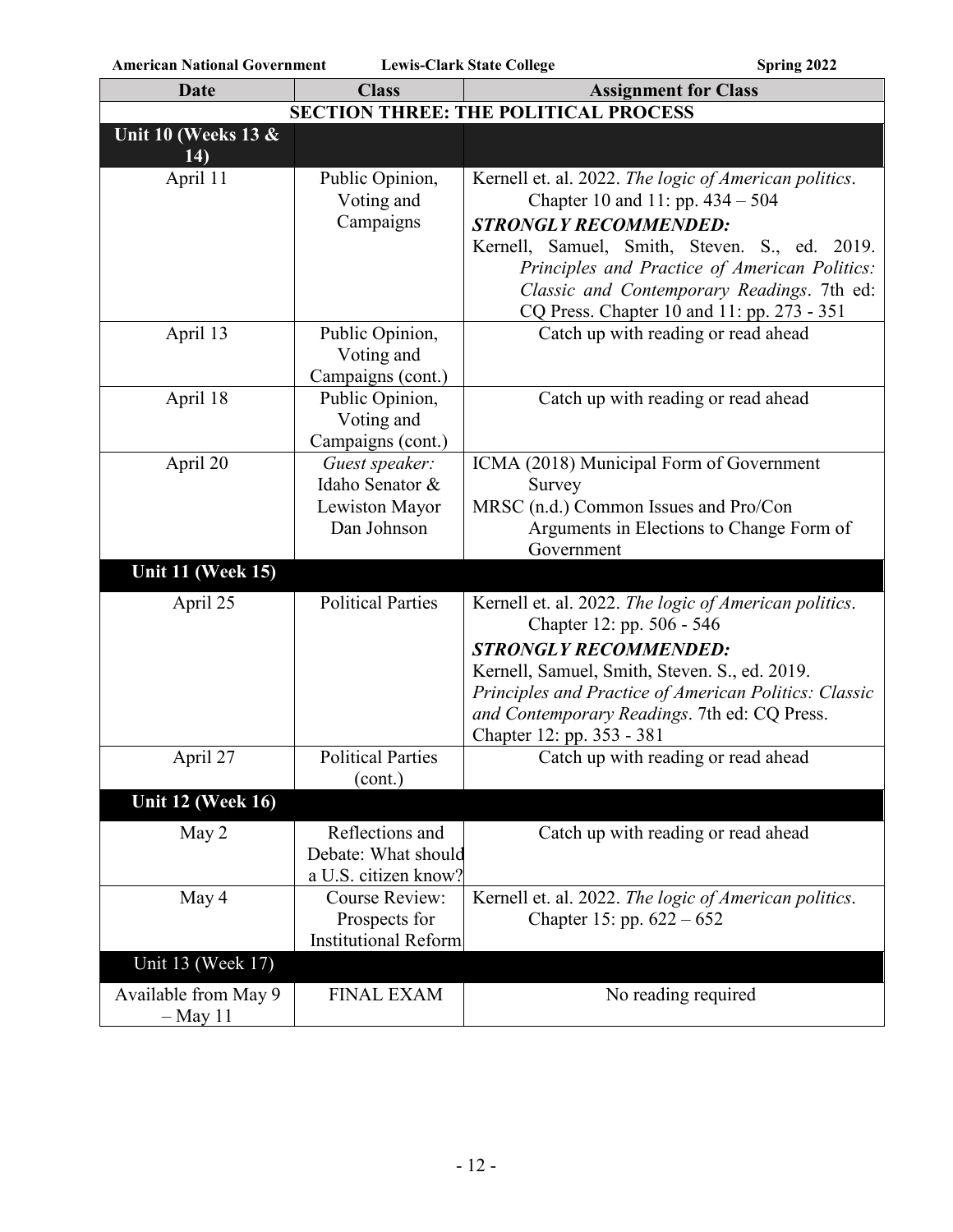

### **Recommended Readings:**

- Abrams, Samuel J., and Morris P. Fiorina. 2012. "The Big Sort" That Wasn't: A Skeptical Reexamination. *PS: Political Science & Politics* 45 (02):203-210.
- Aldrich, John Herbert. 1995. *Why Parties? : The Origin and Transformation of Political Parties in America*. Chicago: The University of Chicago Press.
- Baglione, Lisa A. 2012. *Writing a research paper in political science: a practical guide to inquiry, structure, and methods*. Thousand Oaks, Calif.: CQ Press.
- Bishop, Bill. 2008. *The Big Sort: Why the clustering of like-minded Americans is tearing us apart*. New York: Houghton Mifflin Company.

Hartz, Louis. 1955. *The Liberal Tradition in America: An Interpretation of American Political Thought since the Revolution*. New York: Harcourt Brace Jovanovich.

- Johnson, Janet Buttolph, Reynolds, H. T., Mycoff, Jason D. 2015. *Political Science Research Methods* (8 ed.): CQ Press.
- Mayhew, David R. 1974. *Congress: the electoral connection*. New Haven: Yale University Press.

Powner, Leanne C. 2014. *Empirical Research and Writing: A Political Science Student's Practical Guide*. Thousand Oaks, California: CQ Press.

- Putnam, Robert D. 1995. Bowling Alone: America's Declining Social Capital. *Journal of Democracy, 6*(1), 65 - 78.
- Skocpol, Theda. 1996. *Protecting Soldiers and Mothers : The Political Origins of Social Policy in the United States* [in English]. Cambridge, Mass. [u.a.]: Belknap Press of Harvard Univ. Press.
- Skowronek, Stephen. 1997. *The politics presidents make: leadership from John Adams to Bill Clinton*. new ed. Cambridge, Mass.: Belknap Press.
- Skowronek, Stephen. 1982. *Building a New American State: The Expansion of National Administrative Capacities, 1877 - 1920*. Cambridge: Cambridge University Press.
- Smith, Rogers M. 1993. Beyond Tocqueville, Myrdal, and Hartz: The Multiple Traditions in America. *The American Political Science Review* 87 (3):549-566.
- Thomas, Sue Wilcox Clyde. (2014). *Women and elective office : past, present, and future*. New York: Oxford University Press.

#### **Recommended Movies:**  $\mathcal{L}_\mathcal{L}$

- Coblenz, Walter, et al., Pictures Warner Bros, and Video Warner Home. 1997. *The candidate*. Burbank, CA: Warner Home Video.
- Douglas, Michael, et al., Corporation Twentieth Century-Fox Film, and Inc Twentieth Century Fox Home Entertainment. 2000. *Wall Street*. Beverly Hills, Calif.: Twentieth Century Fox Home Entertainment.